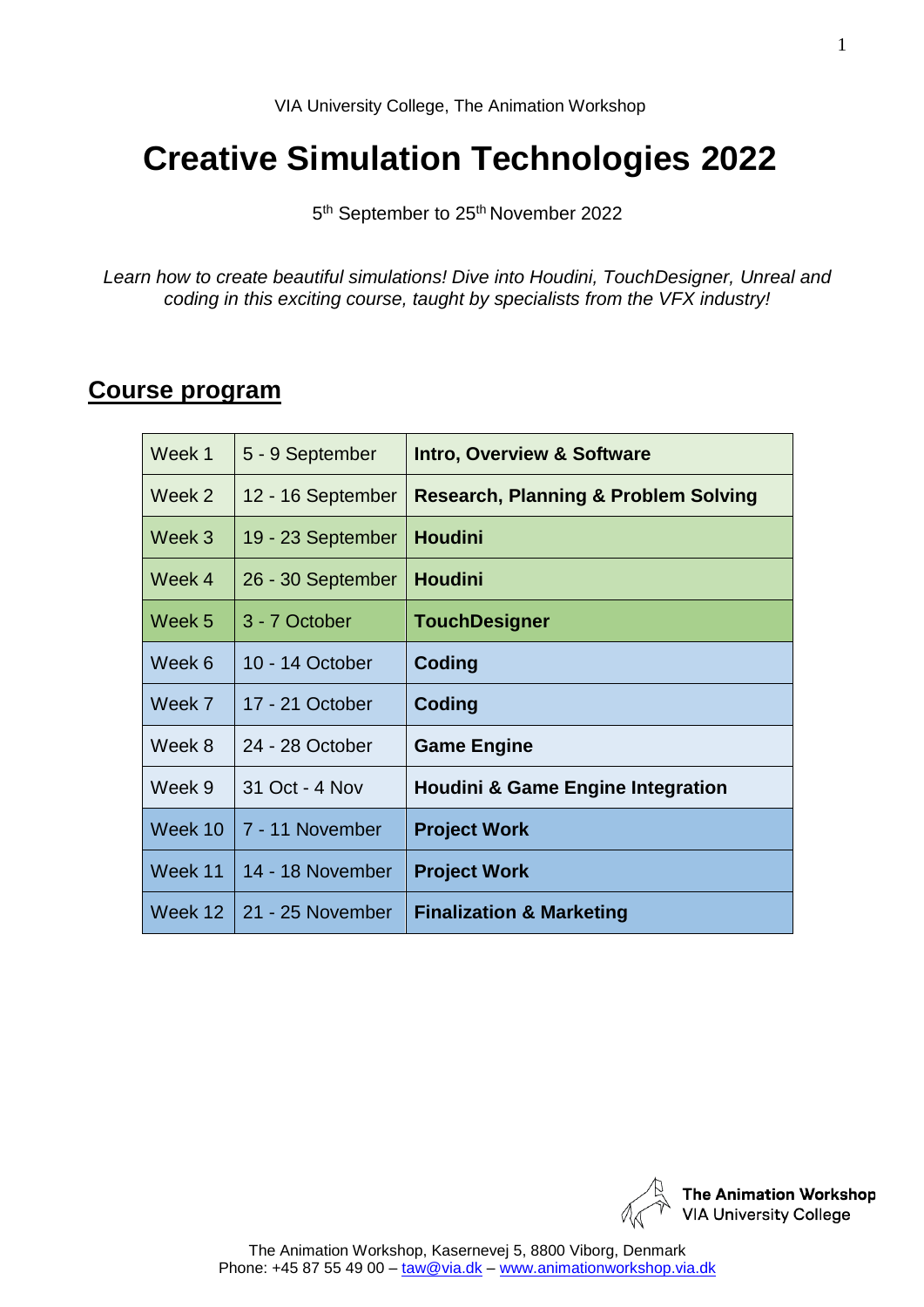# **Houdini & Simulation 2022 – detailed program**

#### **Summary**

Through the Creative Simulation Technologies course, participants will master the craft of computer simulation in various forms. Participants will study and implement graphical, physics-based solvers as well as real-time simulations. The foundation of the course is based on Houdini, and additional software training includes Touch Designer, basic programming, and the game engine Unreal. With the study of these four elements - Houdini, TouchDesigner, coding, and Unreal – an artist has complete technical and artistic freedom with simulation; at the heart and edge of computer technology. On completion, students will showcase highly specialized knowledge of node-based procedural workflows. Projects will take the form of well-presented simulations in tandem with case studies targeted toward bringing new ideas into Europe's diverse art and technology markets (film/games/animation/sciences).

#### **Participant projects**

Participants will work on an individual simulation project throughout the course. The participants choose a specific natural phenomenon that they must research. They will then have to recreate the phenomenon, or combine elements from different natural phenomena, as computer simulations. They can choose to render the end-product, the animated film sequence, in different ways, for instance realistically, graphically, or based on a game aesthetic, but the actual simulations in the scene will behave realistically based on the laws of physics. As a result, the participants' final projects are short animated clips consisting of well-executed computer simulations combined with detailed case studies documenting their workflow and considerations throughout the process. Case studies are important for the participants' own creative process, but equally important for knowledge sharing and further development of the field.

#### **Modules**

#### **Week 1 - Introduction, Overview, Software introductions and theory**

Teacher: Andrew Lowell, US. Houdini FX Trainer / Technical Director. For many years Andrew has been recognized by industry as an FX TD and trainer. Movie credits/studios include *Mummy 3*, *Aliens in the Attic*, *Invictus*, *Thor*, *Sucker Punch*, *Transformers 3*, *Jack the Giant Slayer*, and *Ender's Game* at studios such as Digital Domain, Rhythm and Hues, and Animal Logic. He's conducted many seminars around the world and written articles, authored a Houdini book, and also conducts formal training at dedicated institutions such as The Animation Workshop, VIA UC and FXPHD.

The first week of the course will consist of basic orientation activities and personal introductions. The software used for the course will be introduced in a tour and demonstration sense. Lectures consist of broad reaching theory of simulation technologies as well as basic introductions to the varied software used in the course.

> **The Animation Workshop VIA University College**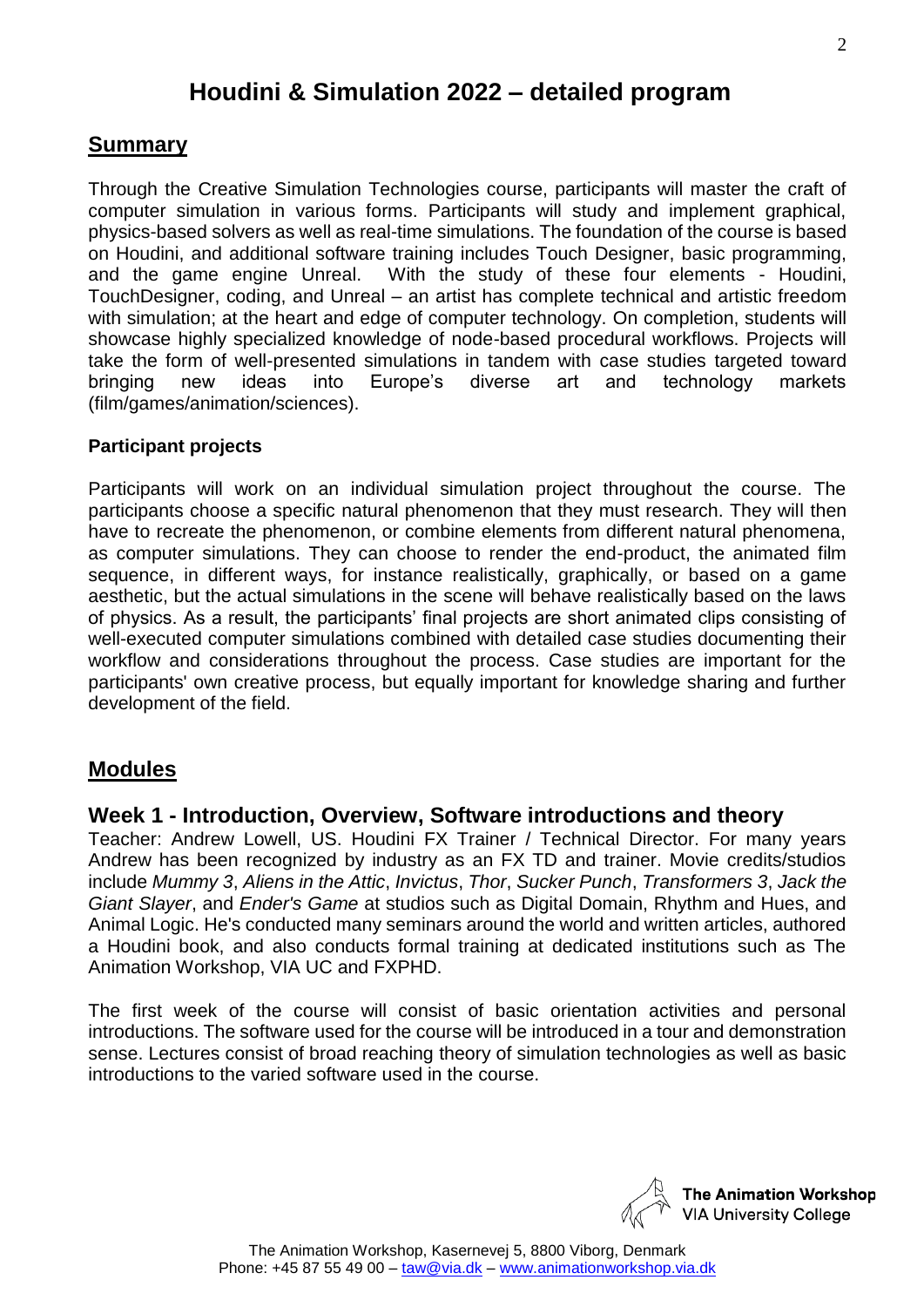#### **Week 2 – Research, Planning & Problem solving**

Teacher: Andrew Lowell, US. Houdini FX Trainer / Technical Director.

This week will serve to get the ball rolling for future lectures as well as project work. Student tasks will consist of project idea generation, research, and planning. Students will research existing solutions and precedents for solving the simulation task. Also research into the science, art, and role of such simulations and phenomenon should be undertaken. The final group screening at the end of the week will showcase project ideas for approval to the instructor.

#### **Week 3 - Houdini lectures and classwork**

Teacher: Andrew Lowell, US. Houdini FX Trainer / Technical Director.

Primarily a lecture week covering fundamentals on 3D geometry, forming the foundation for many projects. Houdini is used as the core 3D program and this is used to generate many types of geometry using the SOPs context. Basic lessons will loosely correlate with student project needs; while ensuring geometry fundamentals are taught as the primary focus.

#### **Week 4 - Houdini lectures and classwork**

Teacher: Andrew Lowell, US. Houdini FX Trainer / Technical Director.

A lecture week with a focus on dynamics simulation in Houdini. Theory and application of complex physics based solvers is explored with examples and lectures. A variety of different simulations such as rigid bodies, fluids, and crowd should be introduced. This lecture week gives necessary knowledge to complete non-real time, highly accurate simulations for projects.

#### **Week 5 - TouchDesigner lectures and classwork**

Teacher: Andrew Lowell, US. Houdini FX Trainer / Technical Director.

This week covers real-time simulation technology and theory using TouchDesigner software. Students already have a basis from their Houdini studies as TouchDesigner is Houdini's realtime cousin. Lectures should be divided into introductory and in-depth categories by the instructor so that students notably without real-time/interactive components to their projects can optionally continue project work instead of undergo lectures.

#### **Week 6 - Coding lectures and classwork**

Teacher: Jeronimo Maggi, IT/AR. FX Technical Director at Method Studios. Pipeline TD. Houdini instructor at FXPHD.

The first of two weeks dedicated to taking more manual control over a simulation via coding. This could take the form of a custom IO between a type of data and the simulation package, or creative an optimized workflow within a program/engine. The first week focuses on coding basics in a variety of languages such as Python, and C++. Students who need a minimal amount of coding for their projects can opt out of the more advanced lectures to continue project work.



**The Animation Workshop VIA University College**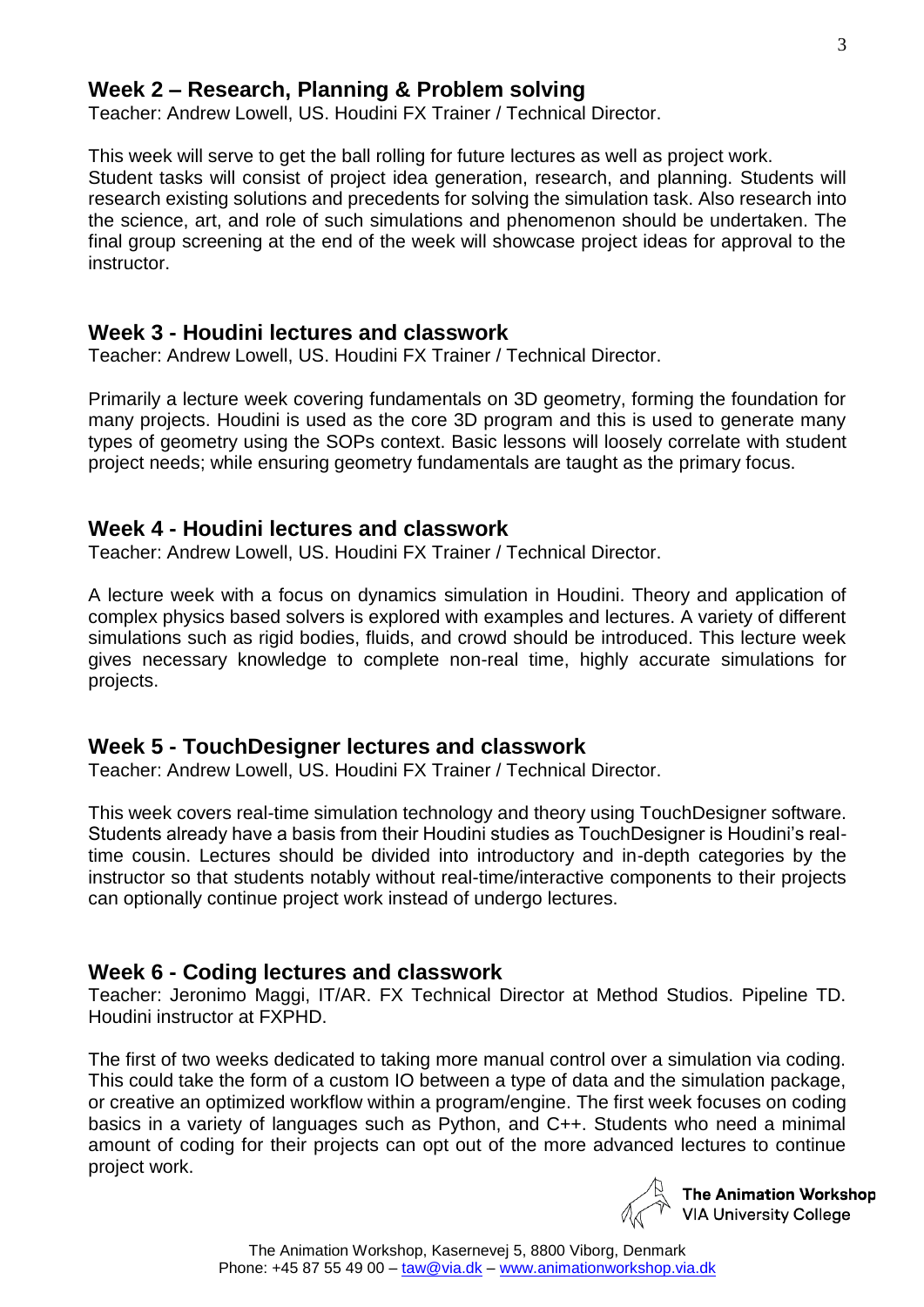# **Week 7 - Coding lectures and classwork**

Teacher: Jeronimo Maggi, IT/AR. FX Technical Director at Method Studios. Pipeline TD. Houdini instructor at FXPHD.

The second week of coding involves project application in its raw form or in one of the other applications such as Houdini, TouchDesigner, or the game engine Unreal. The instructor will guide the students in setting milestones throughout the week complemented by lectures specific to project needs.

# **Week 8 – Game engine – lectures and classwork**

Teacher: Adam Funari, US. Terrain and Technical Artist at Offworld Industries.

The industry standard game engine Unreal is introduced and explored. This will give students the ability to tailor their projects in an accelerated user interactive environment. Lectures should be divided into introductory and in-depth categories by the instructor so that students notably without the needs of a game engine in their projects can optionally continue project work instead of undergo lectures.

# **Week 9 – Houdini & Game engine integration – lectures and classwork**

Teacher: Adam Funari, US. Technical Artist at Offworld Defense Simulations.

As a continuation of the game engine week, this week will shift focus to integration. Houdini will be used for procedural asset generation for accelerated environments as well as tool building with the Houdini Engine. Students without strong game-engine needs in their projects can optionally focus on project work while opting out of lectures.

# **Week 10 – Project work**

Teacher: Andrew Lowell, US. Houdini FX Trainer / Technical Director.

This week is solely dedicated to project work. Students will use their previously gained knowledge of simulation software to carry out their project objectives. Strict milestones for development will be adhered to with an emphasis on global completion.

# **Week 11 – Project work**

Teacher: Andrew Lowell, US. Houdini FX Trainer / Technical Director.

This week is solely dedicated to project work. Students will use their previously gained knowledge of simulation software to carry out their project objectives. Strict milestones for development will be adhered to with an emphasis on simulation tweaking and finalization.

# **Week 12 - Finalization and marketing, applications**

Teacher: Andrew Lowell, US. Houdini FX Trainer / Technical Director.